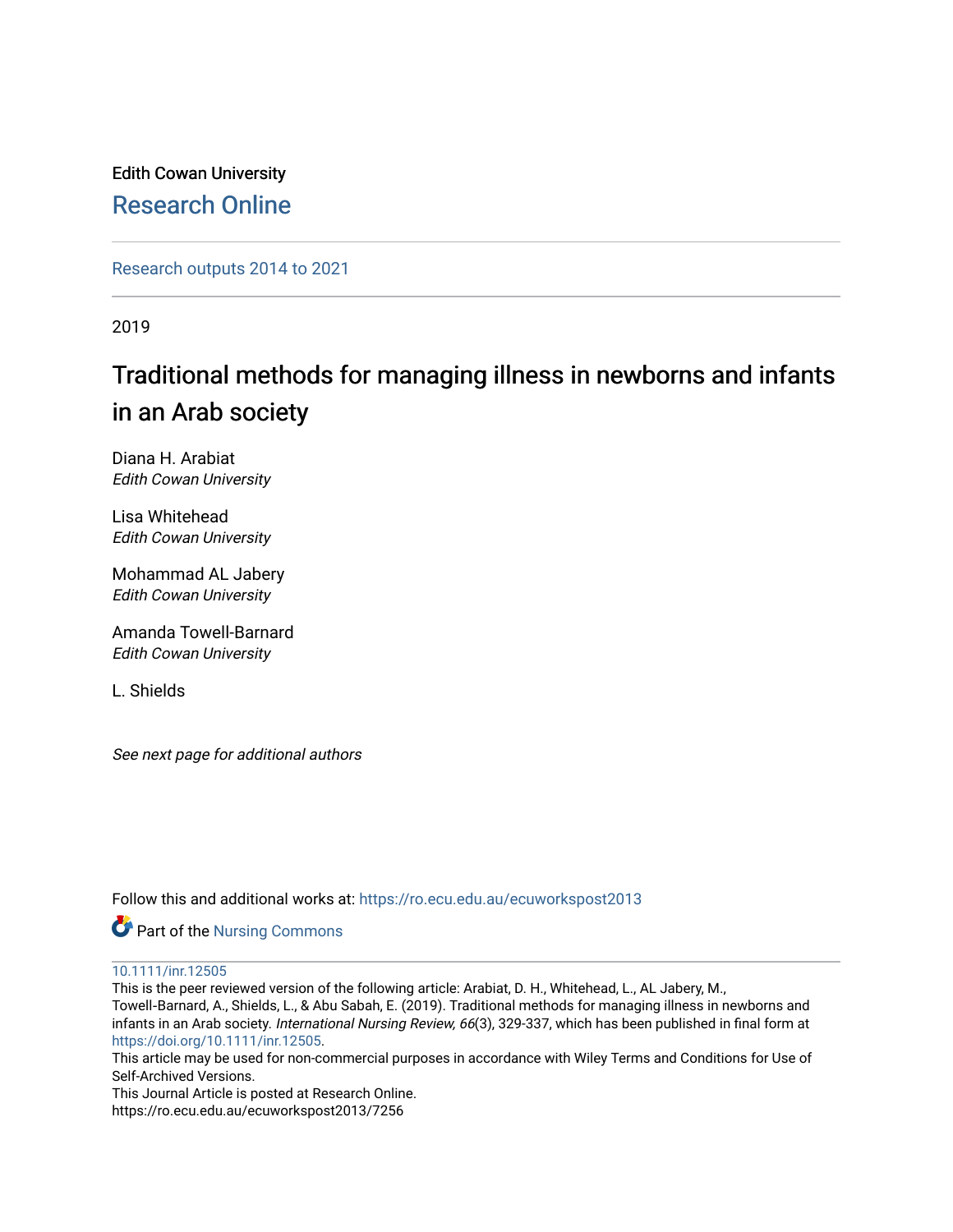## Authors

Diana H. Arabiat, Lisa Whitehead, Mohammad AL Jabery, Amanda Towell-Barnard, L. Shields, and E. Abu Sabah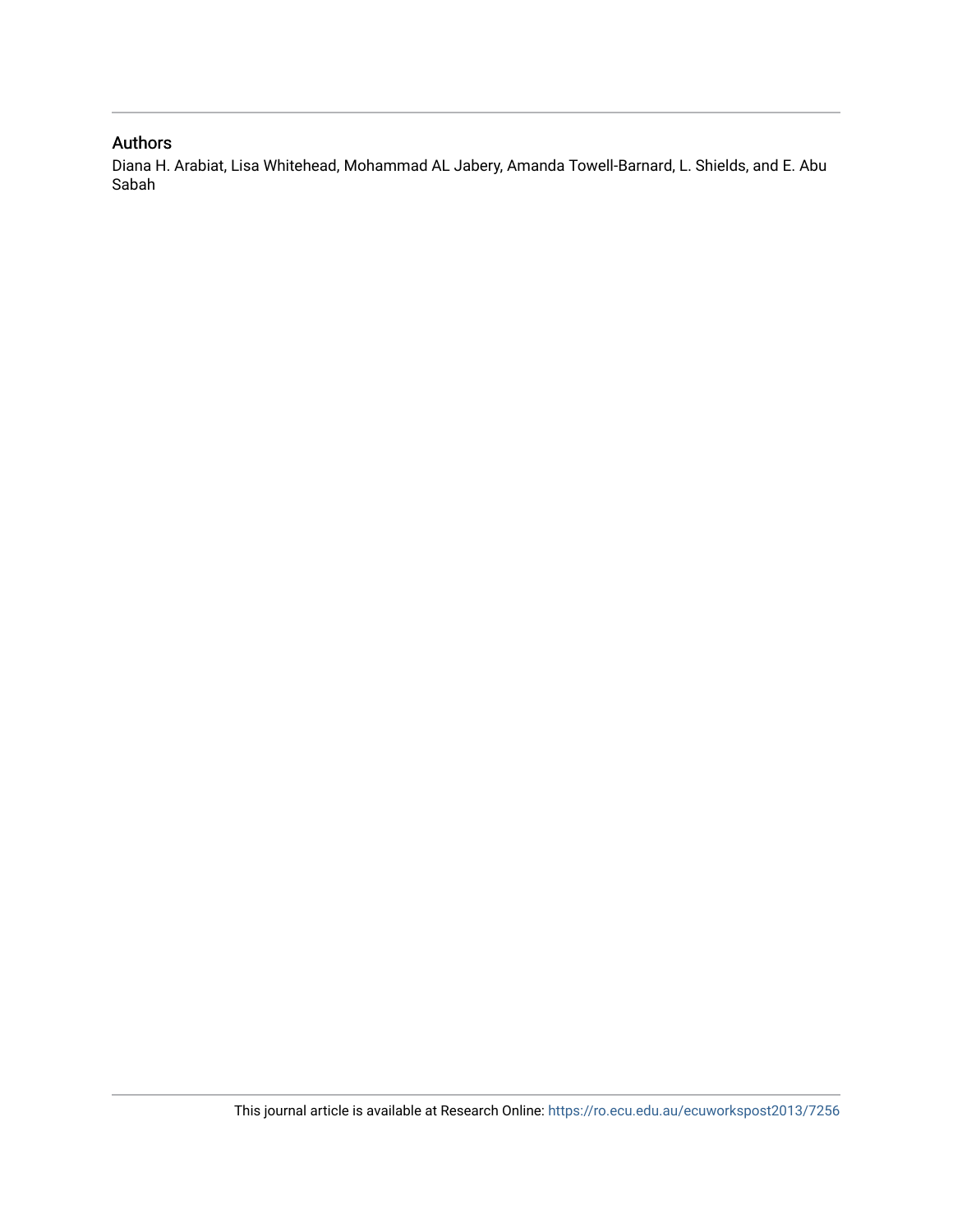## **Traditional Methods for Managing Illness in Newborns and Infants in an Arab Society**

D.H. Arabiat1, RN, PhD , L. Whitehead RN, PhD, M. AL Jabery, PhD , A. Towell-Barnard, RN, PhD, L. Shields FACN, MD (Research), PhD & E. Abu Sabah RN, PhD

**Aim:** This study explores self-management practices in relation to traditional methods for managing illness in newborns and infants and the implications of these practices on infant health.

**Background:** Self-medication with folk remedies are believed to have short and long-term impacts on wellbeing. Little is known about how mothers in Arab societies used their traditional beliefs and practices in self-managing their newborns and infants' health.

**Methods:** Data were collected from five focus groups using open-ended questions with 37 mothers. Participants were selected using snowball sampling and were recruited from four different cities in Jordan between June-2016 –August 2016.

Findings: Mothers were more willing to try herbal remedies, traditional massage and certain foods to self-manage their infants' health. Folk remedies were not restricted to traditions handed down through generations, but included a representation of newly emerged trends towards "safety" or "nature".

**Conclusions:** While the use of folk-remedies have been handed down generations as customs, today, virtual support groups and social media provide modern resources for folk remedies' promotion in care and self-management.

**Implications for nursing or health policy:** Nursing and health policy makers can use our findings for planning and developing strategies and health policies that increase public awareness about adverse health effects associated with herbal remedies. Such strategies are likely to be facilitated through partnership between nursing and midwifery education institutions, antenatal clinics and social media in the region.

*Keywords*: traditional remedies, newborns, Arab, Jordan, self-management.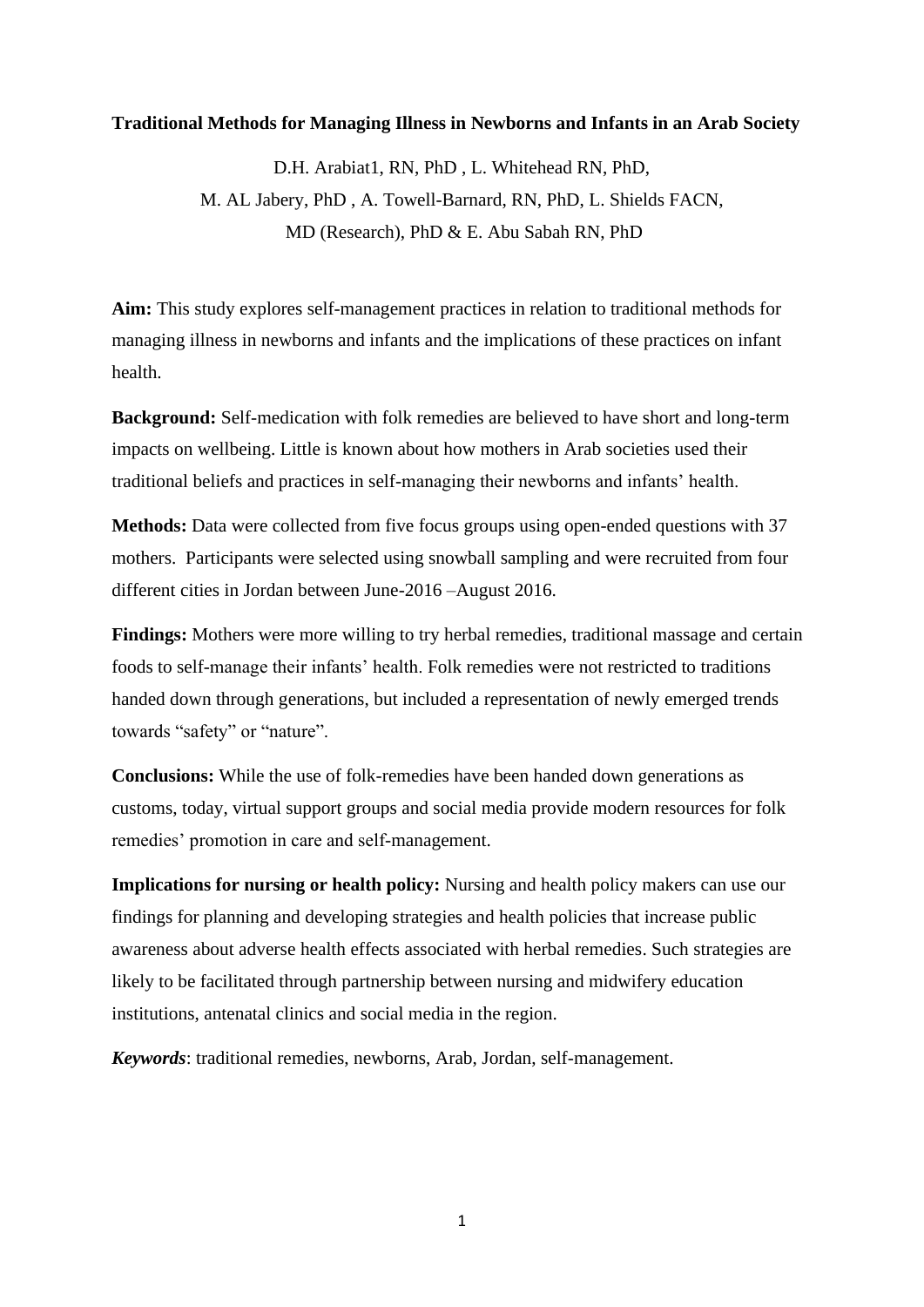## **Introduction**

As in most societies, cultural practices and beliefs related health and illness are important parts of life in most Arab societies. For Arab population, there are at least 22 Arab countries that form the Arab world (Cleveland et al. 2016, Authors, 2019). This community is related to shared culture and one language rather than sharing the same ethnicity. Women in those societies make up a variety of cultures that can influence the welfare of an infant and newborn (Authors, 2018). Nursing practices accommodating individuals and family's cultural needs can help promoting positive client-nurse relationship (Bawadi & AL-Hamdan, 2017). In a qualitative study investigating parent's views on family and healthcare system in Jordan, findings revealed that social support offered in traditional culture may not always be in the best interest of mother or child's wellbeing ( Mrayan et al., 2016). Quite simply, culturally embedded attitudes and beliefs influences individual and family life style. The use of folk remedies within traditional societies can reflect various beliefs around health, religion, family values, and may be openly or secretly used depending on how the user perceives health practitioners 'acceptance of their use (Pardo-de-Santayana et al. 2015).

In traditional societies, different practices and values can be attributed to healing traditions within groups, and between individuals of the same culture. The use of certain remedies can overlap cultural groups but can vary between minority groups (Smitherman et al., 2005). In time of illness and uncertainty the use of folk remedies can provide comfort and familiarity ( Amiri et al. 2014).Other reasons as to why folk remedies have been, and still are, relied upon can range from health beliefs to lack of modern or professional medical care, and/or economic factors ( Hosseinzadeh et al. 2015).

For a developing country like Jordan, the system of care for mothers and newborns has been described as being of a high standard (Khader et al. 2018). At least 68% of the Jordanian population and 55% of the overall population are covered by various types of health insurance (Al Eman, 2016). Almost 94% of pregnant women in Jordan have at least four antenatal visits and 98% are attended by skilled attendants within a health institution (Amarin et al., 2010). However, significant variations remain in the quality of maternal and newborn care between governorates, as well as between health care sectors in the country. This includes shortages of skilled and competent birth attendants, lack of optimal thorough antenatal care and the lack of pivotal protocol, policies, and guidelines necessary for optimal mother and newborn care (Khader et al. 2018).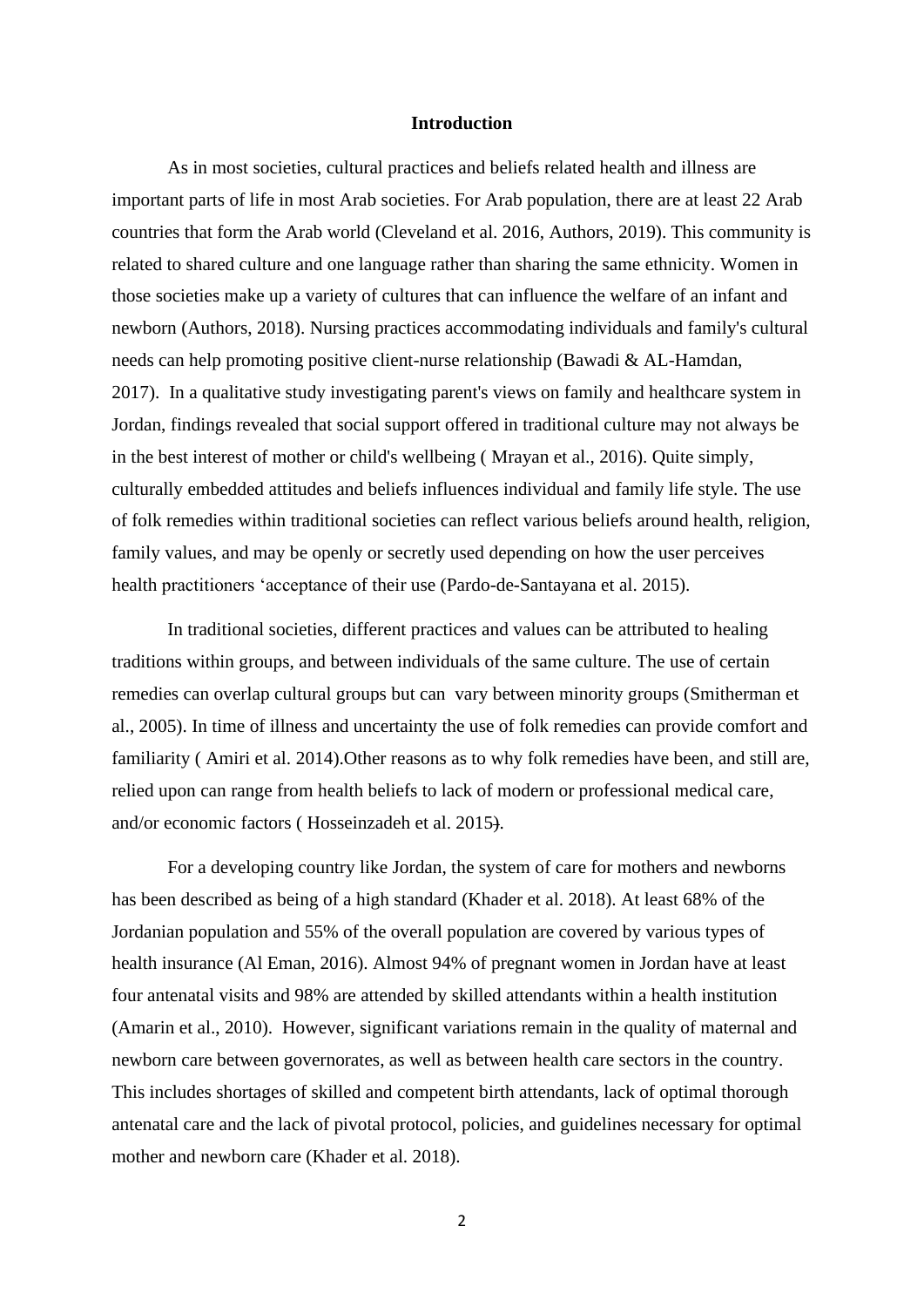Jordan has adapted a policy of structured provision of health services based on Western medicine; nevertheless, folk medicines are used by a significant portion of the Jordanian population as an alternative practice and therapy (Wazaify, Alawwa, Yasein, Al-Saleh, & Afifi, 2013). In the United States, among African-American families, the use of folk-remedies has been described as a cultural and dynamic process, and they continue to be used even when access to mainstream health care systems are available ( Bhattacharya 2012) . Irrespective of the education level of the caregiver and the age of the child, the use of at least one herbal or food product was common place during episodes of acute illness among African American communities (Smitherman et al. 2005). In Taiwan, as many as 60% of participants made use of folk remedies during their child's hospitalisation, and the majority (72%) reported that they would not inform health care providers about their use of folk remedies for their children. (Chen et al. 2009). This illustrates the importance of health practitioners, including nurses to be aware of the use of folk remedies within the community in which they work, and enquiring about the use of folk remedies or traditional healing practices in a non-judgemental manner ( Tull et al. 2017).

Overall, the type of folk remedy differs across countries and populations, but the high prevalence of use seems universal among most traditional societies. In Arab societies, Kattan et al. (2016) found that younger and less educated women in Saudi Arabia are more likely to follow folk remedies or cultural practices in burn management than their older and bettereducated contemporaries. However, research evidence remains limited about the health practices and beliefs in the Arab region, or its impact on child welfare.

## **Aim**

The aim of this paper is to examine self-management practices in relation to traditional methods for managing illness, in newborns and infants in Jordan, and the implications of these practices on health, and for nurses and midwives.

## **Methods**

#### **Design**

This study is part of another, larger qualitative study about health beliefs and folk models of illness among Arab families. Part 1 reported on, analysed immediate and early post-par- 10 tum care practices among Arab societies, and is published elsewhere (Authors, 2018).The study was commenced in June 2016, following obtaining institutional review board approval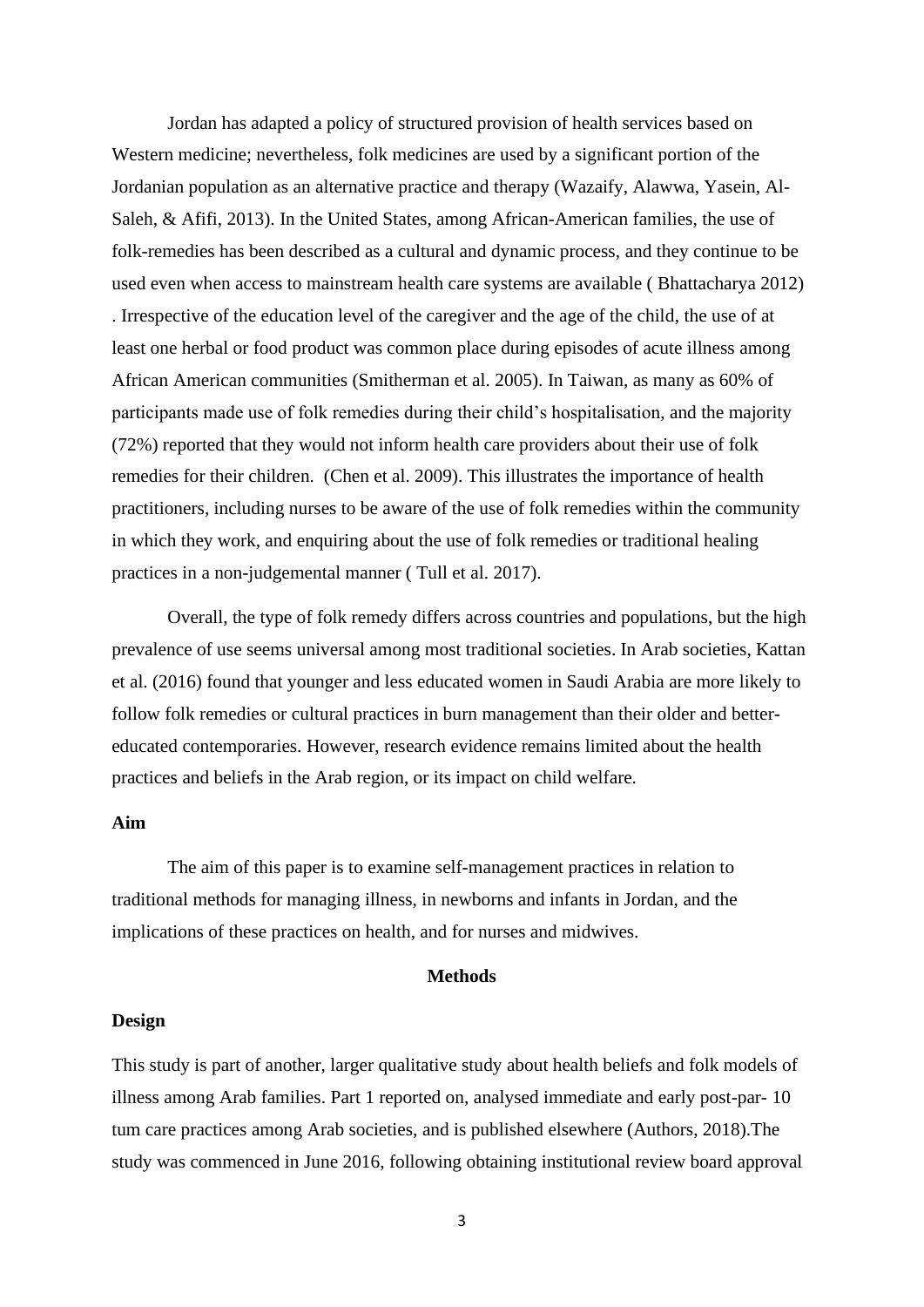from the University of Jordan (ethics approval dated 26/5/2016). A retrospective crosssectional descriptive design using focus groups was used to describe newborns and infants care and self-management practices of the participants. The use of focus group methodologies offers better ways for exploring social norms and opinions over other methodological approaches (Stage et al. 2015), and focus groups were chosen to understand if there was a consensus about the value of certain traditional practices.

#### **Setting and sample**

The sample consisted of self-identified mothers or grandmothers and from an Arab background. Inclusion criteria were restricted to females identified as mothers and/or grandmothers, from an Arab background, cognitive capacity and ability to converse in Arabic. Five focus groups were used in this study. Each focus group had seven to nine participants, total 37. Participants were recruited through one of the researcher's personal networks and all participants provided a written informed consent prior to participation.

To promote the group discussion and ensure all discussions were conducted in a sensitive manner, a female facilitator was used. Participants were selected to cover a range of backgrounds in terms of nationalities (Jordanian, Palestinians, and Syrians), socioeconomic status, age, and number of children). Two of the focus groups were conducted at a local university in Amman, while the rest were conducted at a local community setting).

## **Data collection**

Initial recruitment for this study involved convenience sampling and snowball recruitment techniques. Two research assistants were recruited to facilitate the group discussion and to recruit participants through their social network and local advertisements at the community settings. All groups were audiotaped, and consent was obtained from all participants beforehand. They were informed that they could leave the group at any time. Open-ended questions were used to promote the participants' discussion around traditional methods used by participants for managing illnesses in their newborns 11 and infants. Interview included questions as follows: 'are there certain traditional practices that you have followed for preventing and managing illness in your newborn or infant?' 'can you tell me more about this?' 'were these practices helpful?' 'if so, in what way?' 'how did you learn about it?'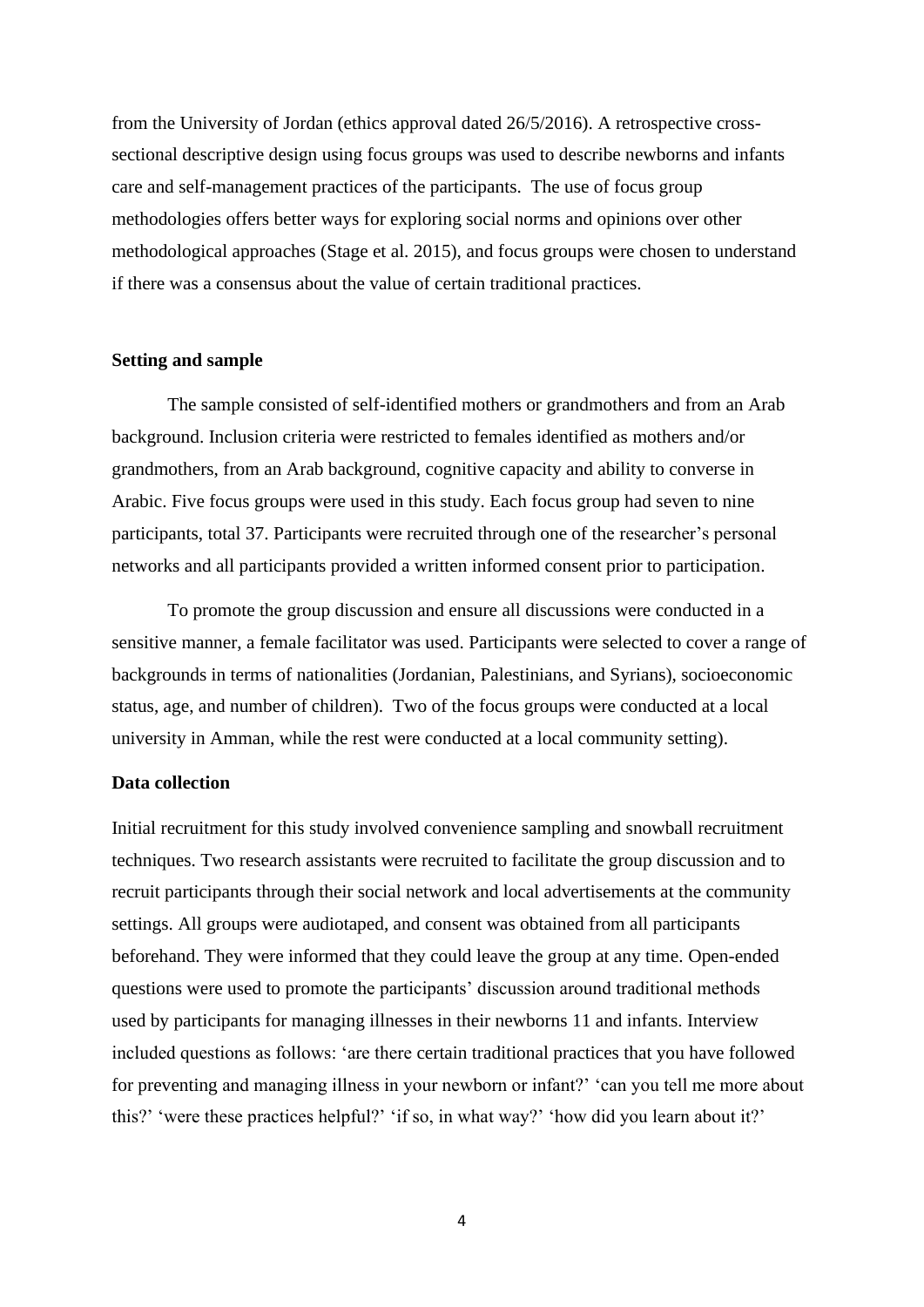#### **Data analysis**

A thematic analysis was done on the data in its original language – Arabic - and the themes and selected extracts of the analysis translated into English for reporting. The thematic analysis process followed a six-step approach (Braun & Clarke, 2006). First, three of us familiarised ourselves with the data through reading and re-reading the focus group transcripts, noting down initial ideas. Second, an initial list of interesting features was generated. Then, initial codes were collated into potential themes. A thematic 'map' of the analysis was generated by checking how the themes work in relation to the coded extracts (Level 1) and the entire data set (Level 2). Afterward, the themes were named and defined, and a list of selected extracts of the analysis was produced and reported to the research team.

## **Findings**

## **Sample characteristics**

In total, 37 mothers participated in the focus groups, most of which were mid-thirties or forties, and with secondary or university education (Table 1).

## [TABLE1 ABOUT HERE]

#### **Major themes**

The two major themes were self-management of illness, and sources of support and intergenerational tension. Table 2 shows common traditional remedies used by participants in managing newborns' and infant's health concerns. Findings are presented with reference to the aforementioned themes of self-management of illness.

## *Theme 1: Self-management of illnesses*

#### *Fever and nightmares*

The single most commonly described healing practice was lymphatic drainage massage "*Tamreej*" which often included the use of olive oil to massage the lymph nodes in the armpits and groin. The majority of participants believed that this technique relieved fever or irritability associated with bad dreams or '*envy'* in newborns and infants.

*"I don't know if this is scientific or just oldwife tales, but I was taught that whenever my kid is afraid or terrified of something he may develop a fever. This fever is usually unresponsive to medicine; it only goes away by performing a massage to the groin area of the baby. It*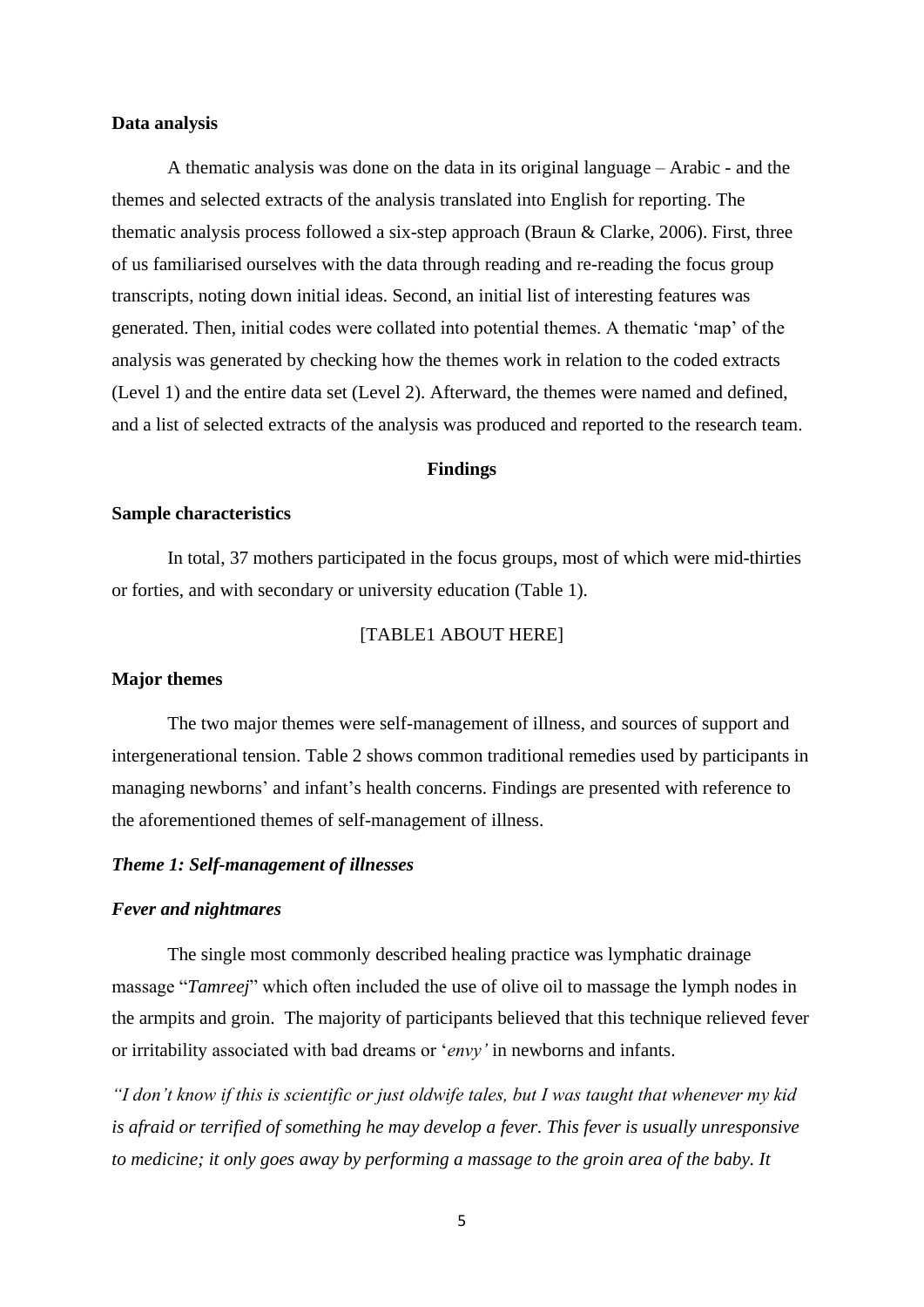*should be done with olive oil and you can feel just a node in the groins and you have to massage it over and over"*.

A small number described the use of "*a Brass Bowl*", made of copper or silver, and carved with verses of the Quran. They believed that newborn/infants drinking from such a bowl could help treat and protect the babies from various ailments.

*"The brass bowl I have is not mine. It was my granny's. She used to let me drink from it whenever I have nightmares or feeling unwell. Every now and then I'll keep water in night and drink in morning with a thinking that it is fruitful. I used for all my kids too".*

## *Constipation and colic*

Herbal tea, olive oil massage and honey were described as an alternative therapy for various ailments by the majority. For example, a number of mothers used natural products such as date juice to treat constipation in their newborn. Others reported the use of homemade suppositories "made out of olive oil soap" to stimulate a bowel movement. One mother:

" …*my mother-in-law advised me to made a suppository made out of natural soap to treat my baby's constipation. After telling me several times, I did that and I was terrified when my baby started screaming and crying. But thank God that he passed it out and had everything out with it later*".

Another participant added:

*"Since my baby started to be constipated, I soaked dates with boiled water overnight and the next day I would use a sieve or strainer and give it to him. I did that every day since he was few weeks old".*

There was also much agreement in the reported use of herbal tea "*Zhorat*" and honey as an alternative therapy for various ailments. For example, the use of chamomile or anise for newborn colic:

*"….no way to miss giving my baby a warm bottle of chamomile or anise every day. It works like magic for baby's tummy. I've used it with all my children since they were few days old. Everyone I know used it*".

## *Jaundice*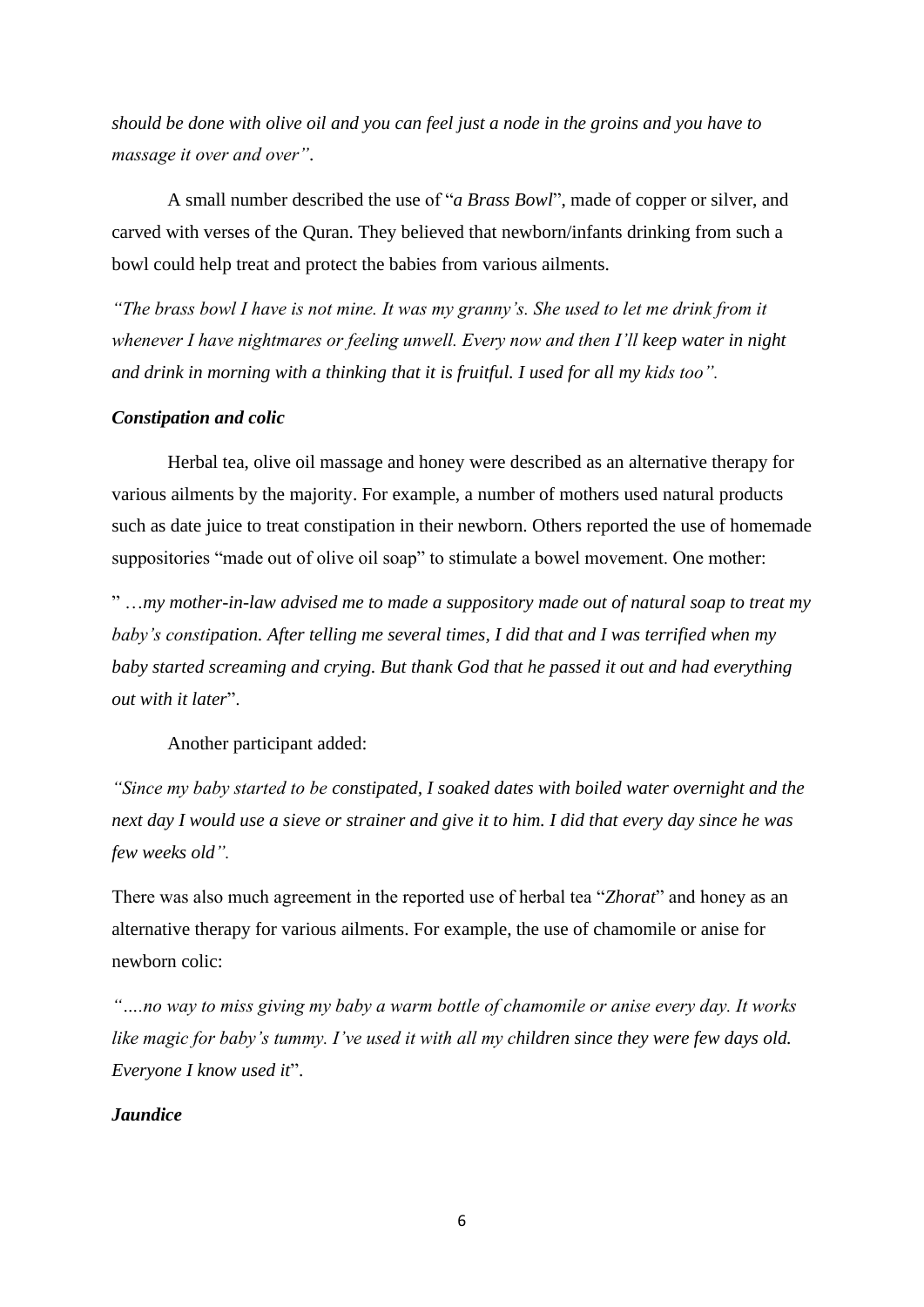Some participants used sugared water to self-treat jaundice in their newborn. Another less common practice included the use of garlic.

*"I've heard from friends that giving water with sugar, or "dextrose water "to my baby would help clearing her jaundice. My girl didn't accept drinking it from the bottle, so I've used the spoon to feed it".* 

## *Conjunctivitis or ear infection*

A few mothers used expressed breast milk to treat eye infections, while some used olive oil drops for their infant's ear infection.

*"Mother's milk works for eye infection and it does miracles. A couple of times there was this coloured secretions coming out of my baby eyes. My mother told me that they used to use the mother's milk to clear this out. I did that and it works. Many years ago, my mother saw her granny used it to save my uncle's eyes after accidently been splashed with acids. She has managed to save her uncle's eyes this way*".

*"Olive oil drops in the affected baby's ear is helpful too…. I used to gently warm the oil, and then dip a few drops into my baby's ear. It sooths the pain and helpful with cleaning the ear wax".* 

## *Common cold and cough*

Another common practice includes the use of "Vicks VapoRub™" to their child's back, feet, and chest to ease breathing.

*"I remember using Vicks, this little bottle with the green axe over it. I'll just rub my baby's chest so he can breathe".*

In addition, mixture of lemon and honey, olive oil, and sesame oil were the most frequently mentioned ingested or topical remedies for treating asthma, and minor respiratory illnesses:

*"My little baby girl used to have this noisy breathing and always chesty. I massaged her with olives oil, and I used honey to loosen phlegm but it didn't work…. later some relatives advised me to use Sesame oil to her chest and to swaddle her to stay warm overnight. I used it over three consecutive nights and her coughing little improved, yet I had to take her to the clinic and started her on antibiotics".*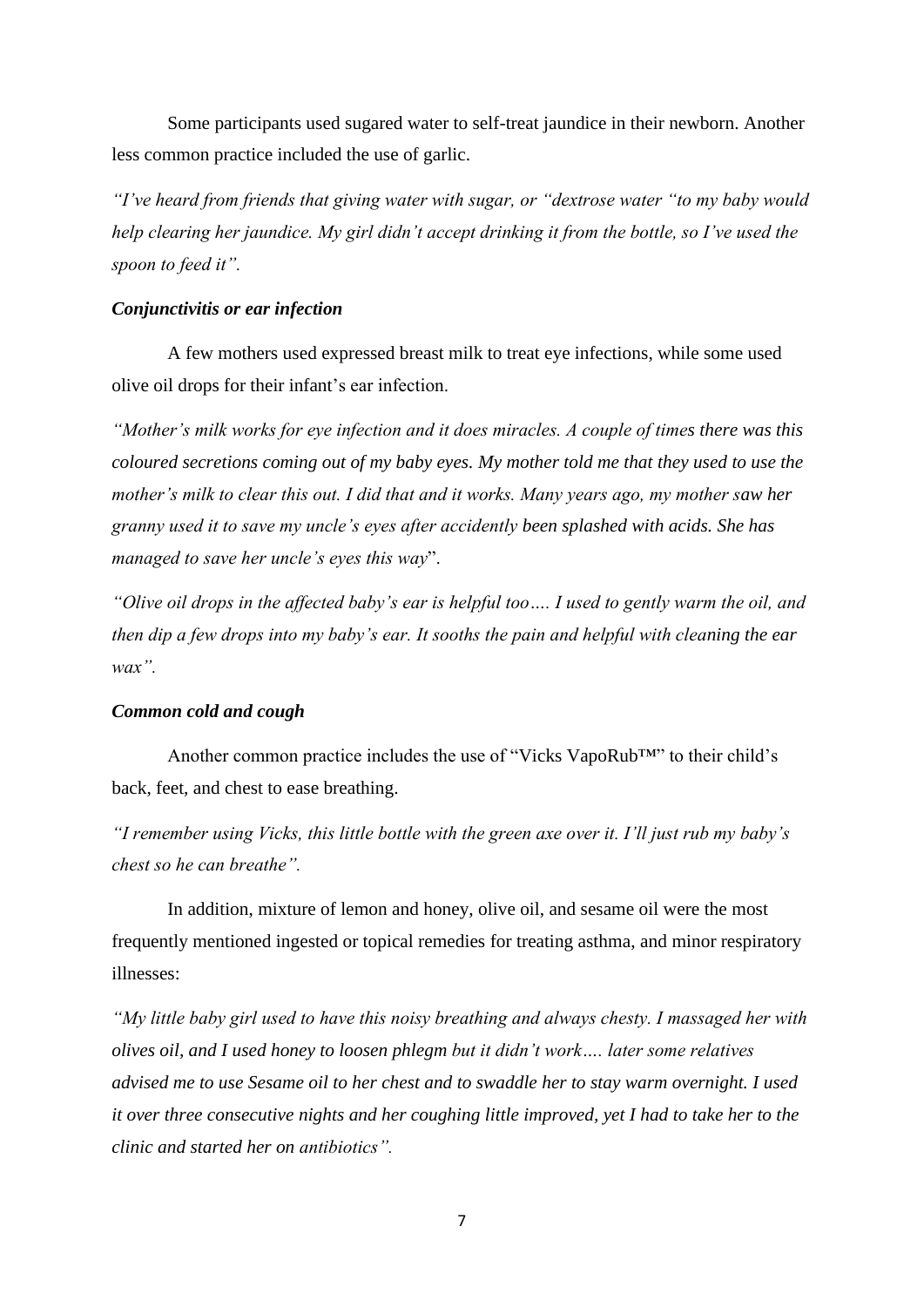#### *Muscle strains and hernia*

Arab medicine was mentioned by some, including applying a mixture of egg yolk, olive oil soap fragments, an onion and flour wrapped around the baby's tummy.

*"My girl wouldn't stop crying that day, she was few months and one lady saw her and she told me that she cries from her tummy for carrying her wrongly…she performed this mixture and strapped it and it worked like magic".* 

And:

"I *agree with her, it is well tried and it works every time, nothing comfort my daughter that day except applying this mixture like a dough around her tummy…she was vomiting and from her eyes you tell that it's her stomach*".

[TABLE 2 ABOUT HERE]

## *Theme 2: Sources of support and intergenerational tension*

Most of the care practices to maintain health and protect the infant from harm described by mothers were handed down through their extended families. The majority were learned from an older female relative, mainly mother, mother-in-law, or grandmother. Although extended families were the primary source for learning, some participants used their social networks, or the Internet as a source for learning new traditional practices.

*"It's not new as my mother used it since we were little kids, my friend post on her Facebook lots of interesting stuff too"*.

"*,,,,,, sometimes I use the web search to get more information about things I am not sure about, I send things to other friends too. The same herbal tea we use is advised by professional people and doctors*".

Significantly, some mothers were able to cite these practices yet not necessarily believe in their significance or efficacy. Some mothers went through with practices either to "avoid conflict" with their husband's family, or "to reflect respect' for the elders' age and/or experience, and in other cases to 'avoid responsibility or accountability' if anything went wrong with the baby.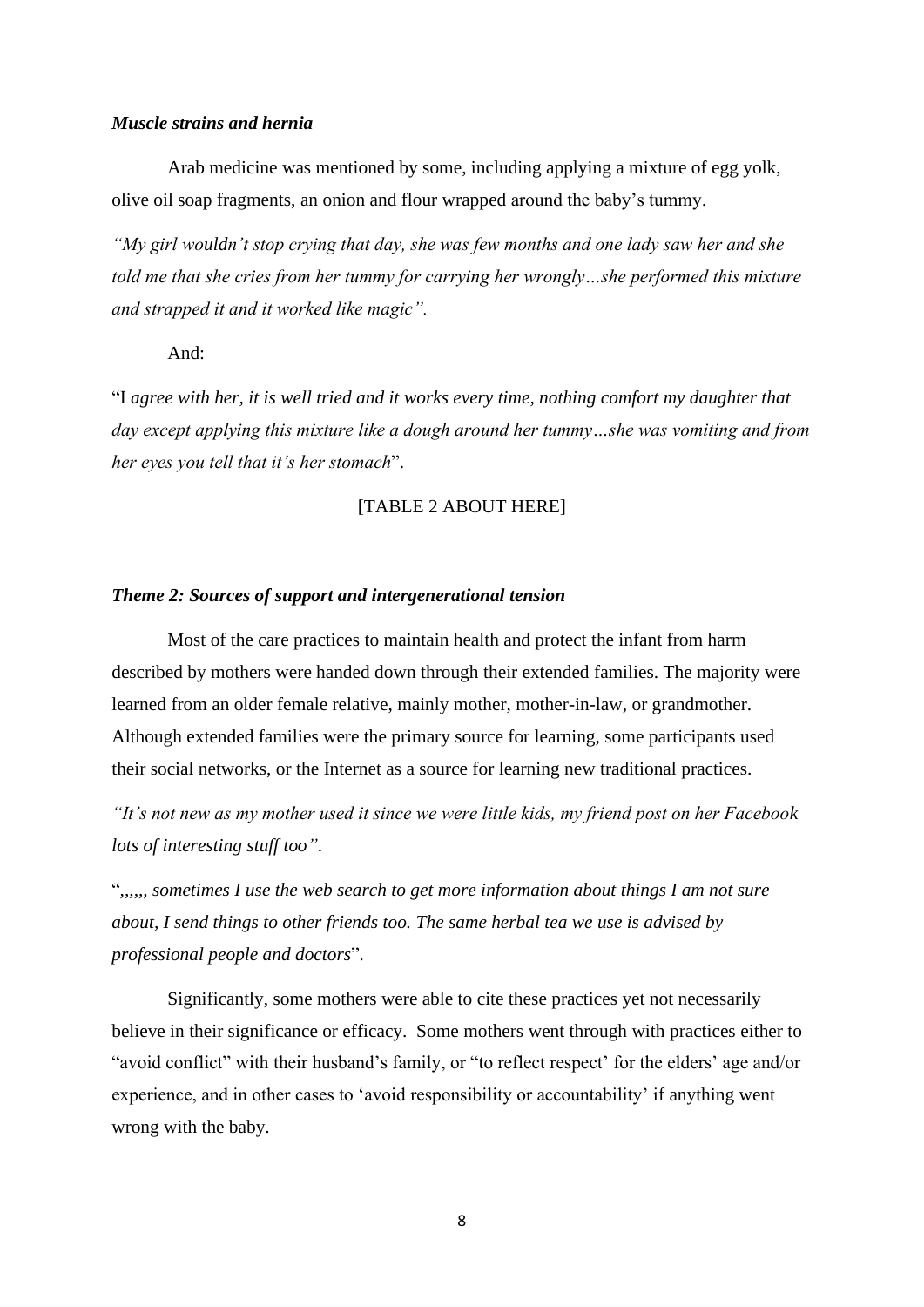*"It's just rules and traditions that you marry to when you marry your husband. My husband's family will think I am arrogant or not respectful if I say NO to them. My boy holds their name, so if they want to add salt to his bath or feed him anise let it be. Sometimes they will keep nagging me day and night till I use this or that with our little one".*

The majority of mothers stated they adhered to some of the traditional care practices because they were safe, relatively cheap, and relied on natural mixtures and herbs.

*"It's safe, it's natural, and it was used for centuries in this country…. even Western societies went back to these natural remedies because it causes no harm and they started to release its benefits*".

*"Recent medicine and ointments are all chemicals… if this cause no cure to the kids, it won't hurt"*.

In general, the use of herbal remedies including anise, chamomile, and fenugreek emerged as the most commonly described folk practice amongst mothers.

## **Discussion**

This study examined self-management practices in relation to traditional methods for managing illness in newborns and infants and the implications of these practices on infant health. Worldwide, nurses and midwives involved in caring for patients from an Arab heritage may benefit from these findings and develop awareness about possible traditional practices in caring and self-management of newborns and infants' health.

The first and most important theme revealed in this study is the use of herbal tea in managing a group of health conditions among infants. Our findings show that several types of plants were used for preventing or treating pain related to colic or constipation in the newborn, or soothing teething pain. This is congruent with previous literature where several studies have argued the beneficial value of using herbs in treating gastrointestinal and respiratory alignments in Hispanic (Mikhail 1994), African (Thairu et al. 2008; Kara et al. 2012; John et al. 2015), and Turkish societies (Ayaz et al. 2008). While acknowledging the importance of herbs in the treatment and management of health ailments (Farzaneh et al. 2015), concern remains regarding its potential to induce toxicity or adverse effects in adult and children (Teschke et al. 2015). Therefore, an improvement in knowledge about adverse health effects of herbs, for instance, will have a positive impact on the provision of more professional or evidence-based care to children and society. It suggests also the need to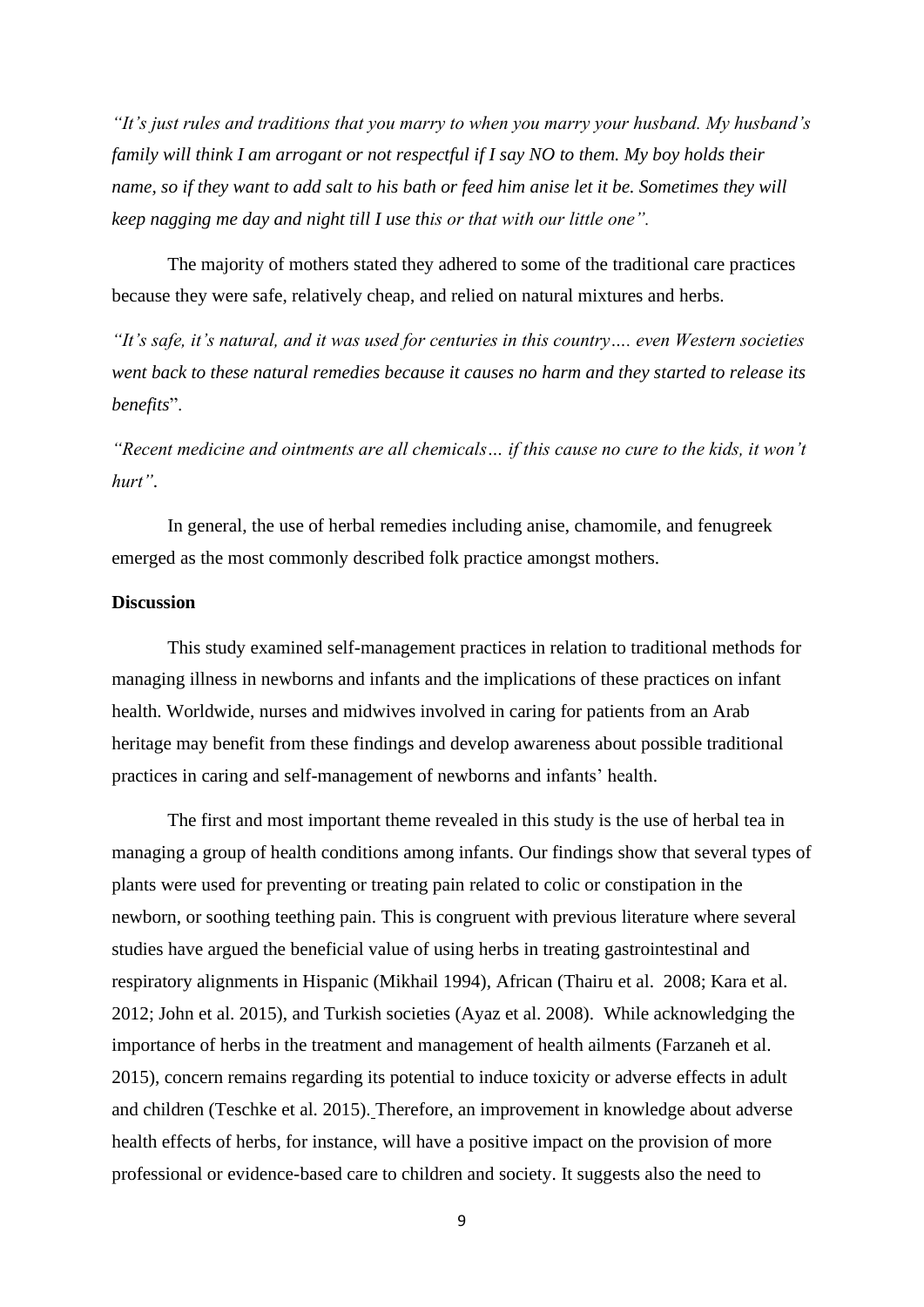provide guidance when counselling families about the use of traditional/folk remedies or "self-medication through herbal remedies (Kronish et al. 2012; Tull et al. 2017).

In this study, some of the traditional practices reported in Jordan were similar to those used in other countries. For example, the use of mother's milk to treat eye infections was reported among Hispanic (Mikhail 1994) and Turkish children (Ayaz et al. 2008). The use of water and sugar, or using a string of garlic around baby's neck to reduce jaundice was also found in Iran, with the concerns that this may cause weight loss and delayed treatment leading to increased risk for complications and lifelong disability (Boskabadi et al. 2011). We argue that an understanding of mothers' perceptions and use of folk remedies in selfmanaging newborns' and infant's health can facilitate discussion between mothers and the health care team about the risks and advantage of these practices, and this can lead to the initiation of health care awareness campaign in the community. In the absence of alternative mechanism by which parents can fulfil their informational needs, parents are often left with no option but to depend on traditional and unproven traditional practices for support (Mrayan et al., 2016). Nurses should be aware of the strong relationship between culture and healthseeking behaviours in traditional societies as Jordan, and therefor asking caregivers about the use of folk remedies should be an integral aspect of the assessment of all newborns and children in clinical as well as community settings.

Significantly, all of folk healing practices revealed in this study can be based on cultural norms (Arab folk customs) and not faith principles (Islamic customs). Failing to distinguish norms and faith may lead to confusing some traditional practices with those of faith (Arabiat 2013). For instance, 13 while Islam prohibits using amulets or objects for the protection against harm or 'evil' (Altiparmak et al. 2015), several 14 participants reported the use of an amulet or 'a Brass Bowl' for treating fever. This suggests that while belief in the 'evil eye' is embedded in the folklore of Arab societies, as well as some Islamic societies (Abu-Rabia 2005, Authors 2018), use of certain folk remedies is not always a reflection of faith.

Previous studies indicate that an amulet use is not limited to Arab culture as Turks (Kayabasi & Yanar 2013) and North Africa communities (Abu-Rabia 2005) use amulets for similar reasons. Another less practiced remedy noted in this study is performing armpits and groin massage while reciting certain verses of Quran 'Tamreej' for treating fever. The clinical value 15 of this cultural practice remains controversial until further research is conducted to identify the effects of using olive oil massage on a newborn's lymphatic nodes, in particular,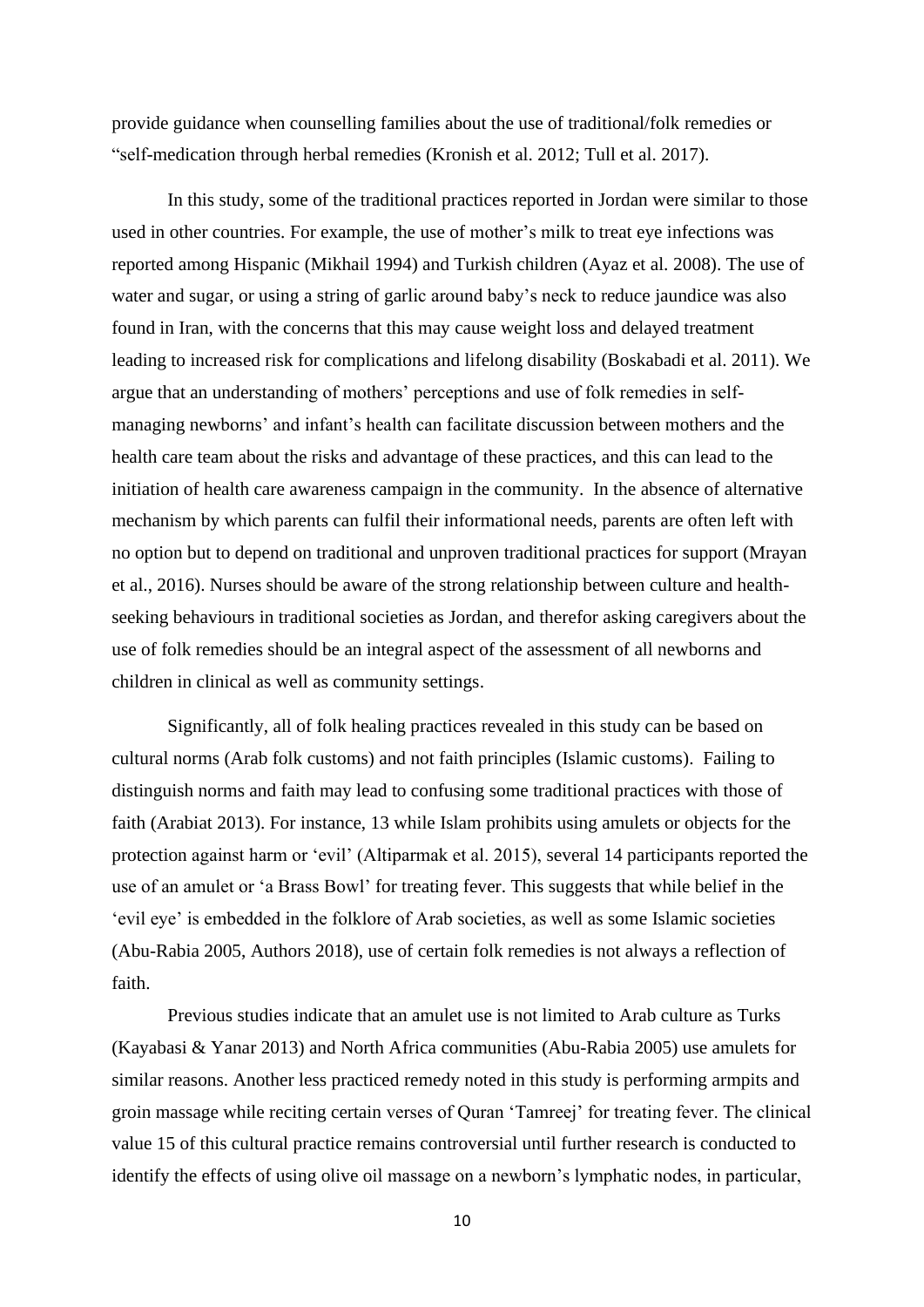to identify the impact of this practice on the newborn's thermoregulation and immunity system. This applies also to the use of egg yolk, scratched olive soap, onion and flour wrapped around the baby's abdomen to treat muscle spasm or strains.

A common theme that emerged from the study is that folk remedies are no longer restricted to traditions handed down through generations but represent newly emerging trends labelled "safety" or "nature". It is important to understand that mothers equate "herbs", for instance, with "natural and safe" and therefore, mothers were more willing to try folk remedies including herbs, olive oil and food to self-manage their infant's health. This is no different to any other country, where the local 'health food shop' and vitamin bars in pharmacies are well frequented by concerned parents. For some participants, decisions regarding use of traditional practices are usually made by an extended family member or through advice from virtual support groups and social media. Many participants were able to quote large number of folk practices, yet few relied totally upon them, probably reflecting the increased exposure and openness to Western health systems' influence during the last two decades.

A recent Jordanian study reported that a significant conflict between parents and their extended families could counterbalance the benefits of offering traditional support to new parents (Mryan et al., 2016). As such, some mothers in this study suggested that they were forced to adhere to traditional protocols of care to please their extended families. This suggested areas in which there might be conflicts between members of two generations involved in establishing and maintaining traditions in care. This is also congruent with a New Zealand study that reported that some mothers might adhere to traditional practices to avoid being blamed by their older relatives, and to avoid tensions (Abel et al. 2001). Mryan et al., (2016) reported that while parents in Jordan perceive their parent's support as "traditional" and often "wrong", they were left with no other option but to depend on their parent's guidance and traditional support. Therefore, we argue that the health practitioner should bear in mind that mothers employing traditional practices do not necessarily endorse them and there is a need for culturally safe, non-judgmental conversations with parents about the use of folk remedies and traditional practices. Nurses may have a role in bridging the gap between older and younger generations by inviting dialogue about the underlying conflict and approaching both generations candidly and respectfully.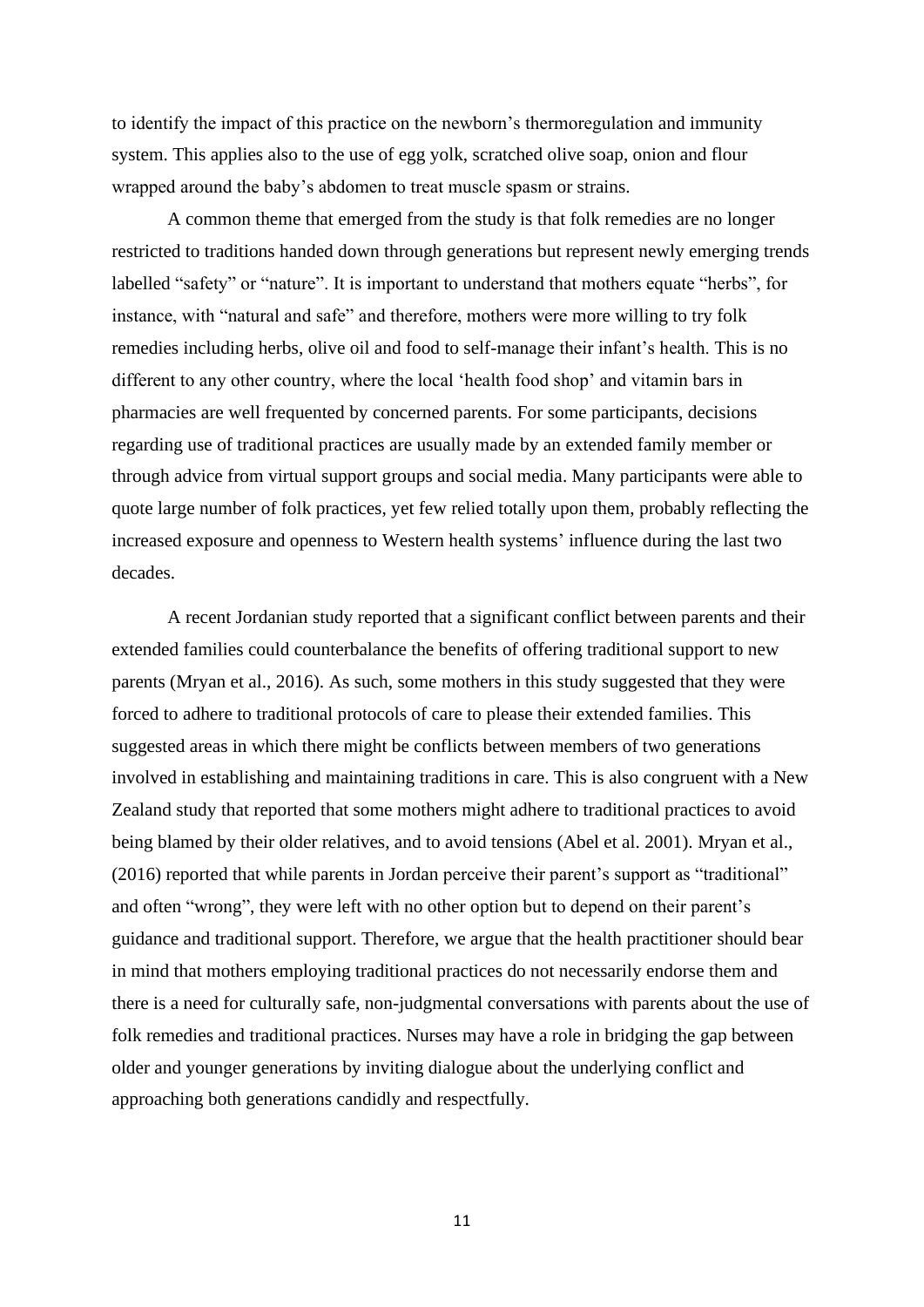## **Limitations**

Focus groups were not stratified by ethnicity, education or age, and thus responses from cannot be differentiated by demographics. The absence of stratification may be a limitation and has been acknowledged. We have recommended that future studies are cognisant of the potential contribution of stratification in understanding the uptake of traditional medicine. This study was conducted with 36 participants in four cities in Jordan, and therefore may not be transferable to all populations in Jordan or the Arab region. Although our sample were representative in terms of geographic location, education and age, we cannot assume that all Arabs endorse the same traditional practices cited in this study.

While the use of focus group takes advantage of the strengths of qualitative designs by electing a variety of themes that cannot be obtained by a quantitative design, recall bias can limit our findings. Nevertheless, it is important to acknowledge that the study met three out of the four criteria used to achieve research rigour described by Given (2008). First, credibility was ensured through member checking with participants at the end of each focus group to ensure accuracy of data and peer debriefing. Second, dependability was ensured through external auditing by a research colleague to review research procedures and findings, and finally, confirmability was ensured through reflexivity and a clear audit trail.

## **Implications for Nursing & Health Policy**

The growing trend of folk-remedies and herb use are a major challenge to health system, children and families. To ensure the quality and safety of nursing interventions to child and mothers in the Arab region, it is important to expand the current knowledge on beliefs, health practices and challenges or barriers to health care that mothers face in their daily living. The findings of this study can be used by nurses and midwifes who have questions about what traditional remedies a mother of Arab heritage might be using. In addition, nurses need to be open to listening to patients and acknowledging their practice of traditional remedies while evaluating risks to create a culturally congruent plan that can be safely implemented with patients (Authors, 2018). We argue that nurses have a dual responsibility to acquire the cultural awareness and interpersonal skills needed to cope with the limited information regarding the clinical value of traditional practices. This calls for improved support to handle the conflicts that arise when the indigenous/folk knowledge and the Western medical system are at odds. Nurses need to bear in mind that not all forms of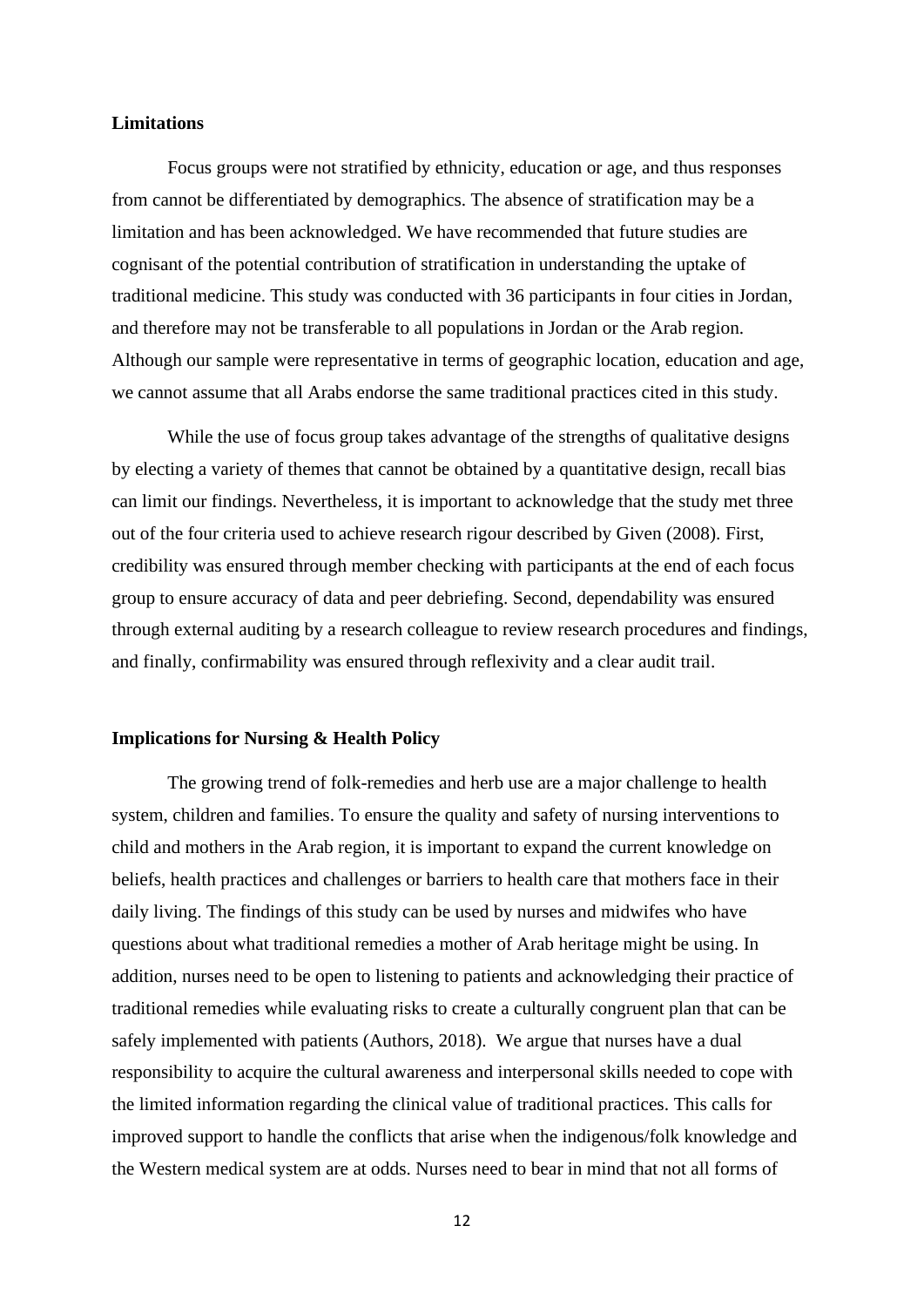traditional practices or social norms lead to better health outcomes. It calls also for designing further empirical and clinical approaches for exploring the effectiveness of various traditional remedies as the use of herbal tea 'Zhorat" in treating colic pain, or the use of honey as an alternative therapy for burns, cold or other alignments. Until this time, the impact of these practices will remain controversial.

In Jordan, nursing and health policy makers can use our findings for planning and developing strategies and health policies that increase public awareness about adverse health effects associated with herbal remedies. Such strategies are likely to be facilitated through partnership between nursing and midwifery education institutions, antenatal clinics and social media in the region. Social media collaboration can help nurses and midwives to be effective in raising awareness of short and long impacts of unproven remedies. Nurses and midwives, in collaboration with pharmacists, paediatricians and researchers could plan and implement clinical research to test the safety and efficacy of folk remedies.

#### **CONCLUSION**

Using a qualitative methodology of focus groups and thematic analysis, we have shown that participants perceived traditional remedies and folk practices to be useful in selfmanaging infant's illnesses. Participants were supportive of folk remedies and perceived them as "natural and safe". Therefore, midwives' and nurses' roles are vital in promoting safe practices and sharing knowledge regarding potential impacts of certain health care practices.

While the use of folk-remedies has been handed down generations as customs, today, virtual support groups and social media provide modern resources for folk remedies' promotion in care and self-management. This study makes a unique contribution to understanding traditional practices used in caring or self-treating newborns and infants in Arab families and raises the need for further studies to understand the short and long impacts on health of certain cultural practices.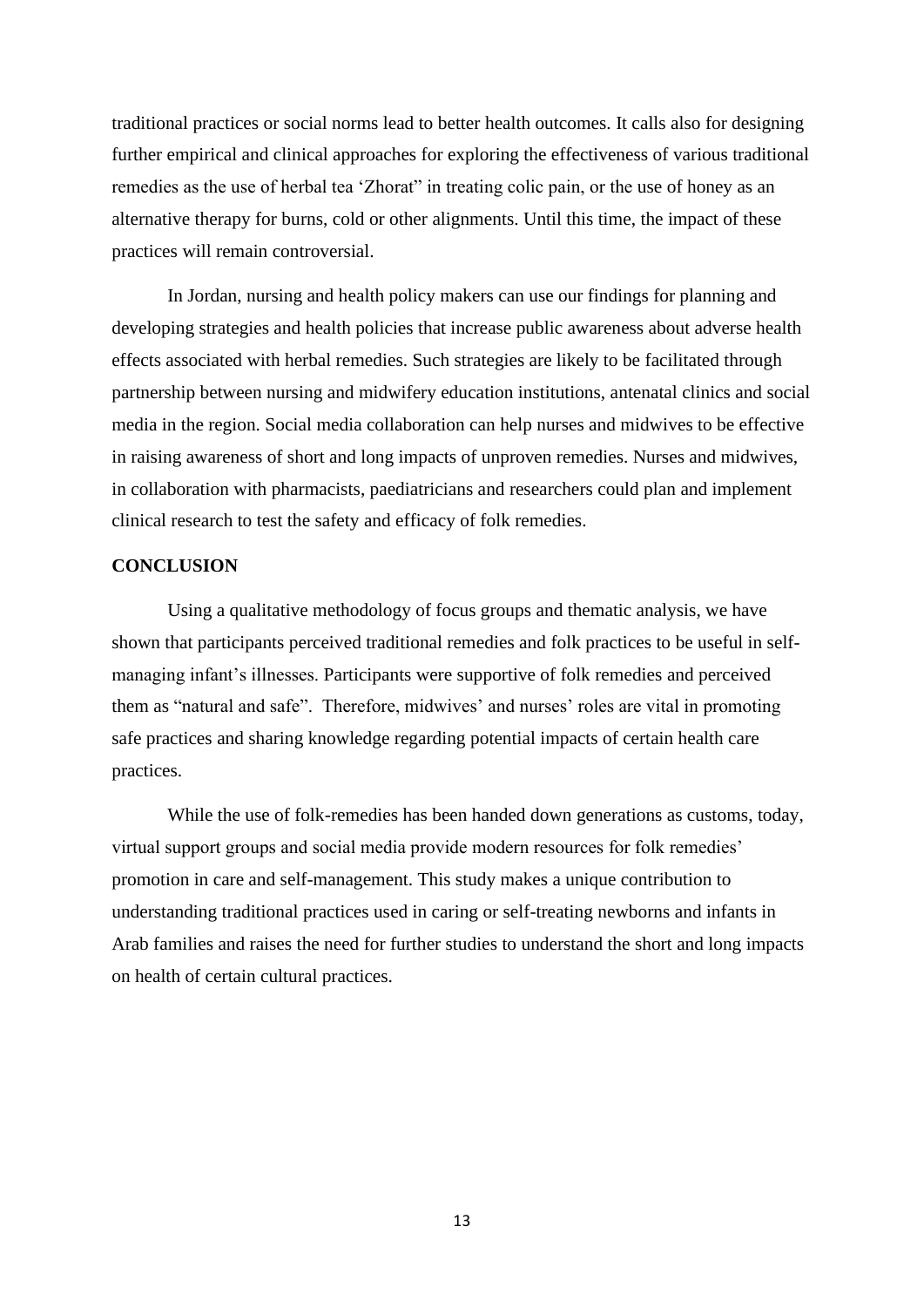#### **REFERENCES**

Arabiat, D., et al. (2018) Newborn Care Practices of Mothers in Arab Societies: Implication for Infant Welfare. *Journal of Transcultural Nursing,* 1-9. HYPERLINK [https://doi.org/10.1177%2F1043659618794256.](https://doi.org/10.1177%2F1043659618794256)

AL Jabery, M., & Arabiat, D. (2019) *Chronic Illnesses the Arab World*. In Laher, I (Editor), Handbook of Healthcare in the Arab world, Springer Nature Singapore Pte Ltd (Accepted)

Arabiat, D. (2013) *Psychological Wellbeing of Children with Cancer in Jordan*. LAP LAMBERT, German Publishing.

Al Emam, D. (2016, February 22). 55% of population, 68% of Jordanians covered by health insurance. *The Jordan Times*, Retrieved from [http://www.jordantimes.com/news/local/55-population-68-jordanians-covered-health](http://www.jordantimes.com/news/local/55-population-68-jordanians-covered-health-insurance%E2%80%99./)[insurance%E2%80%99./](http://www.jordantimes.com/news/local/55-population-68-jordanians-covered-health-insurance%E2%80%99./) )accessed 21 January 2019).

Altiparmak, I. B., & Aktas, G. (2015) How Superstitious Are Academicians?. *The Anthropologist*, *21*, 548-557.\

Amarin, Z., et al. (2010) National maternal mortality ratio for Jordan, 2007-2008. *International Journal of Gynaecology and Obstetrics*. 11, 2: 152-156.

Abel, S., et al. (2001) Infant care practices in New Zealand: a cross-cultural qualitative study. *Social Science and Medicine. 53*: 1135-1148.

Abu-Rabia, A. (2005) The evil eye and cultural beliefs among the Bedouin Tribes of the Negev, Middle East, *Folklore*. 116:3, 241-254, doi: 10.1080/00155870500282677.

Ayaz, S., & Yaman Efe, S. (2008) Potentially harmful traditional practices during pregnancy and postpartum. *The European Journal of Contraception & Reproductive Health Care. 13*(3): 282-288.

Amiri, M. S., Joharchi, M. R., & TaghavizadehYazdi, M. E. (2014) Ethno-medicinal plants used to cure jaundice by traditional healers of Mashhad, Iran. *Iranian journal of pharmaceutical research: IJPR*: *13*(1), 157.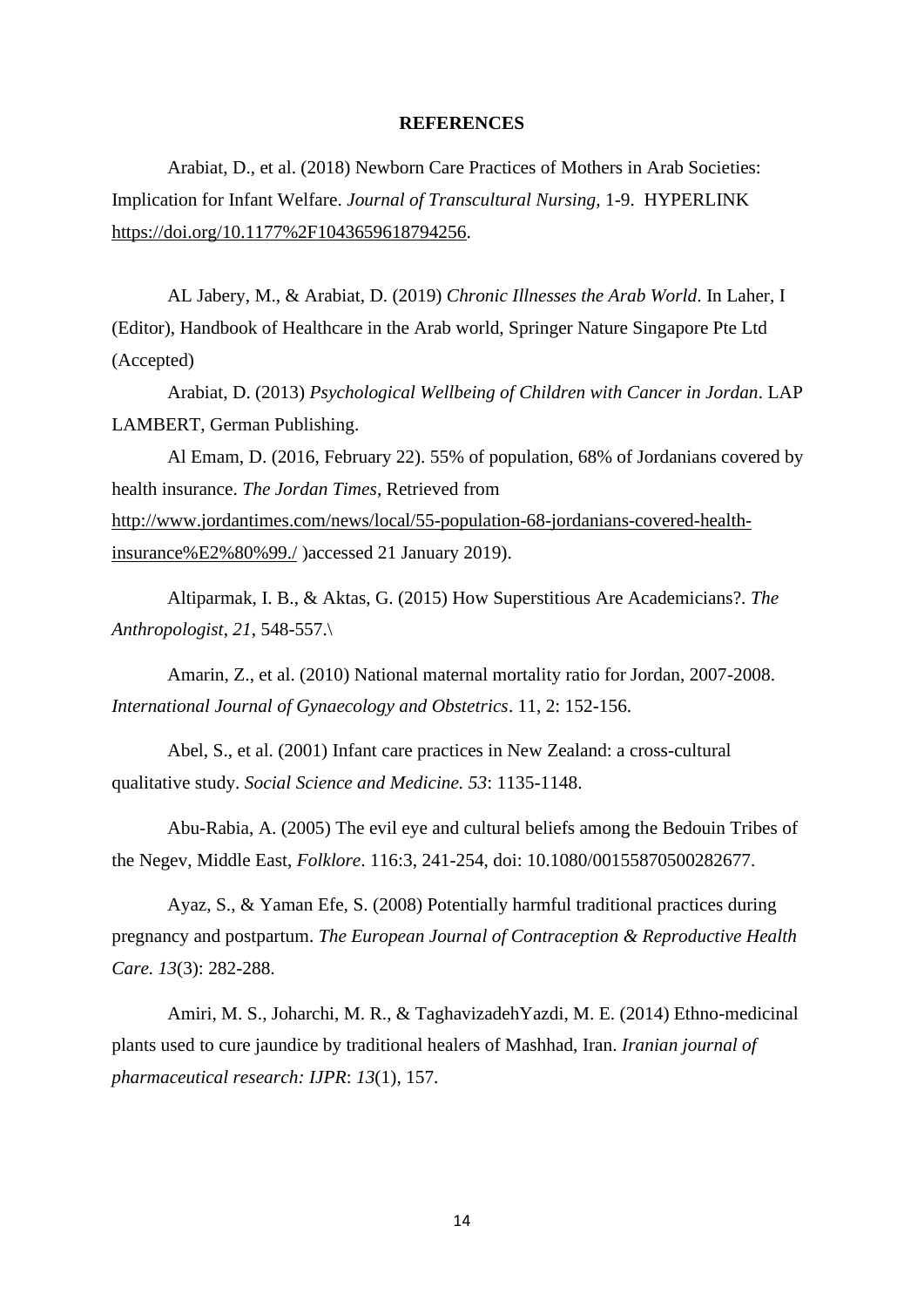Bawadi, H. A., & Al‐Hamdan, Z. (2017). The cultural beliefs of Jordanian women during childbearing: implications for nursing care. *International nursing review*, *64*(2): 187- 194.

Bhattacharya, G. (2012) Self-management of type 2 diabetes among African Americans in the Arkansas Delta: a strengths perspective in social-cultural context. *Journal of health care for the poor and underserved*, *23*(1): 161-178.

Boskabadi H., Maamouri G., & Mafinejad S (2011) The effect of traditional remedies (camel's thorn, flixweed and sugar water) on idiopathic neonatal jaundice. *Iranian Journal of Pediatric.* 21, 3: 325-330

Braun, V., & Clarke, V. (2006) Using thematic analysis in psychology, *Qualitative Research in Psychology*. 3,2: 77-101. [http://dx.doi.org/10.1191/1478088706qp063oa.](http://dx.doi.org/10.1191/1478088706qp063oa)

Cleveland, W.L., & Bunton M. (2016) *A history of the modern Middle East* (6th Edition). Westview Press. Philadelphia.

Chen, L., et al. (2009) Use of folk remedies among families of children hospitalised in Taiwan. *Journal of Clinical Nursing, 18*: 2162-2170.

Farzaneh, V., & Carvalho, I. S. (2015) A review of the health benefit potentials of herbal plant infusions and their mechanism of actions. *Industrial Crops and Products*, *65*: 247-258.

Given, L. M. (2008) *The SAGE encyclopedia of qualitative research methods.* Thousand Oaks, CA: SAGE Publications Ltd. doi: 10.4135/9781412963909.

Hosseinzadeh, S., Jafarikukhdan, A., Hosseini, A., & Armand, R. (2015) The application of medicinal plants in traditional and modern medicine: a review of Thymus vulgaris. *International Journal of Clinical Medicine*, *6*(09): 635-642.

John, M.E., et al. (2015) Indigenous child care beliefs and practices in the Niger Delta Region of Nigeria: Implications for Health Care. *International Journal of Health Sciences & Research*. *5*, 11: 235-246. [http://www.scopemed.org/?mno=20719.](http://www.scopemed.org/?mno=20719) (accessed 08 February 2019)

Khader, Y. S., Alyahya, M. S., Al-Sheyab, N. A., Shattnawi, K. K., Saqer, H. R., & Batieha, A. (2018). Evaluation of maternal and newborn health services in Jordan. *Journal of Multidisciplinary Healthcare*, *11*: 439-456.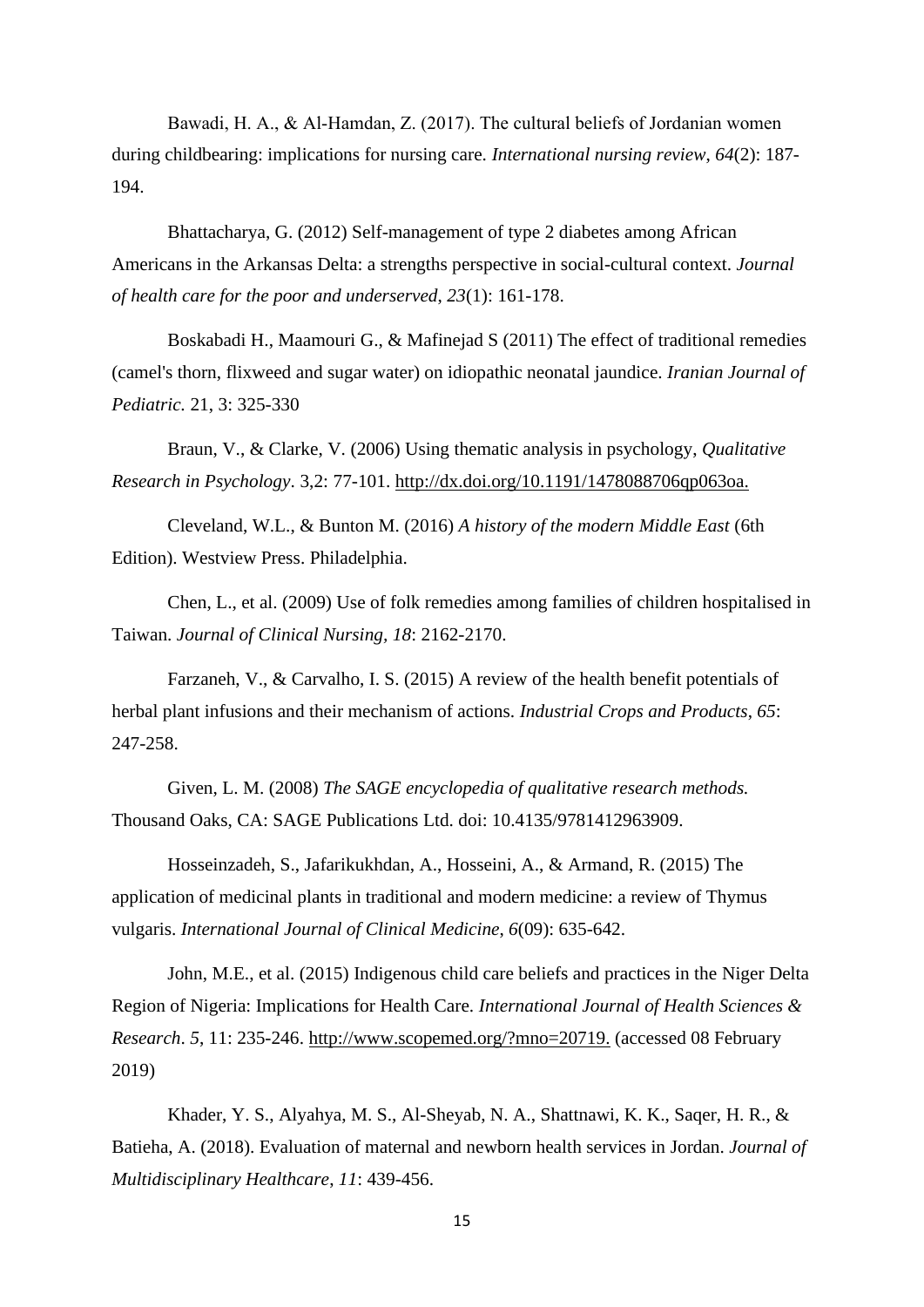Kattan, A. E., et al. (2016) Current knowledge of burn injury first aid practices and applied traditional remedies: A nationwide survey. *Burns & trauma*, *4*,1: 37.

Kronish, I. M., Leventhal, H., & Horowitz, C. R. (2012) Understanding minority patients' beliefs about hypertension to reduce gaps in communication between patients and clinicians. *The Journal of Clinical Hypertension*, *14*(1), 38-44.

Kara, D.J., et al. (2012) Home care practices for newborns in rural southern Nepal during the first 2 weeks of life. *Journal of Tropical Pediatrics. 58* (3), 200- 207.

Kayabasi, N., & Yanar, A. (2013) Turkish handicraft motifs for evil eye and the beliefs in alevism about the evil eye. *Turk Kulturu Ve Haci Bektas Veli-Arastirma Dergisi*. *65*, 169-184.

Mikhail, B.I. (1994) Hispanic mothers' beliefs and practices regarding selected children's health problems. *Western Journal of Nursing Research. 16*(6), 623-638.

Mrayan, L., Cornish, F., Dhungana, N., & Parfitt, B. (2016). Transition to parenthood during the transition to modernity in Jordan: New parents' views on family and healthcare support systems. *Applied Nursing Research*, *32*: 139-143.

Pardo-de-Santayana, M., & Macía, M. J. (2015) Biodiversity: the benefits of traditional knowledge. *Nature*, *518*(7540), 487.

Stage, F. K., & Manning, K. (Eds.). (2015) *Research in the college context: Approaches and methods*. Routledge, London

Smitherman, L., Janisse, J., & Mathur, A. (2005) The use of folk remedies among children in an urban black community: remedies for fever, colic, and teething. *Pediatrics. 115*(3), 297-304. doi: 10.1542/peds.2004-1443.

Thairu, L., & Pelto, G. (2008) Newborn care practices in Pemba Island (Tanzania) and their implications for newborn health and survival. *Maternal and Child Nutrition. 4*: 194- 208.

Tull, R. Z., & Feldman, S. R. (2017). Cultural Considerations. In *Dermatoanthropology of Ethnic Skin and Hair,* Vashi, N., & Maibach, H (Editors), (pp. 467- 477). Springer, Cham.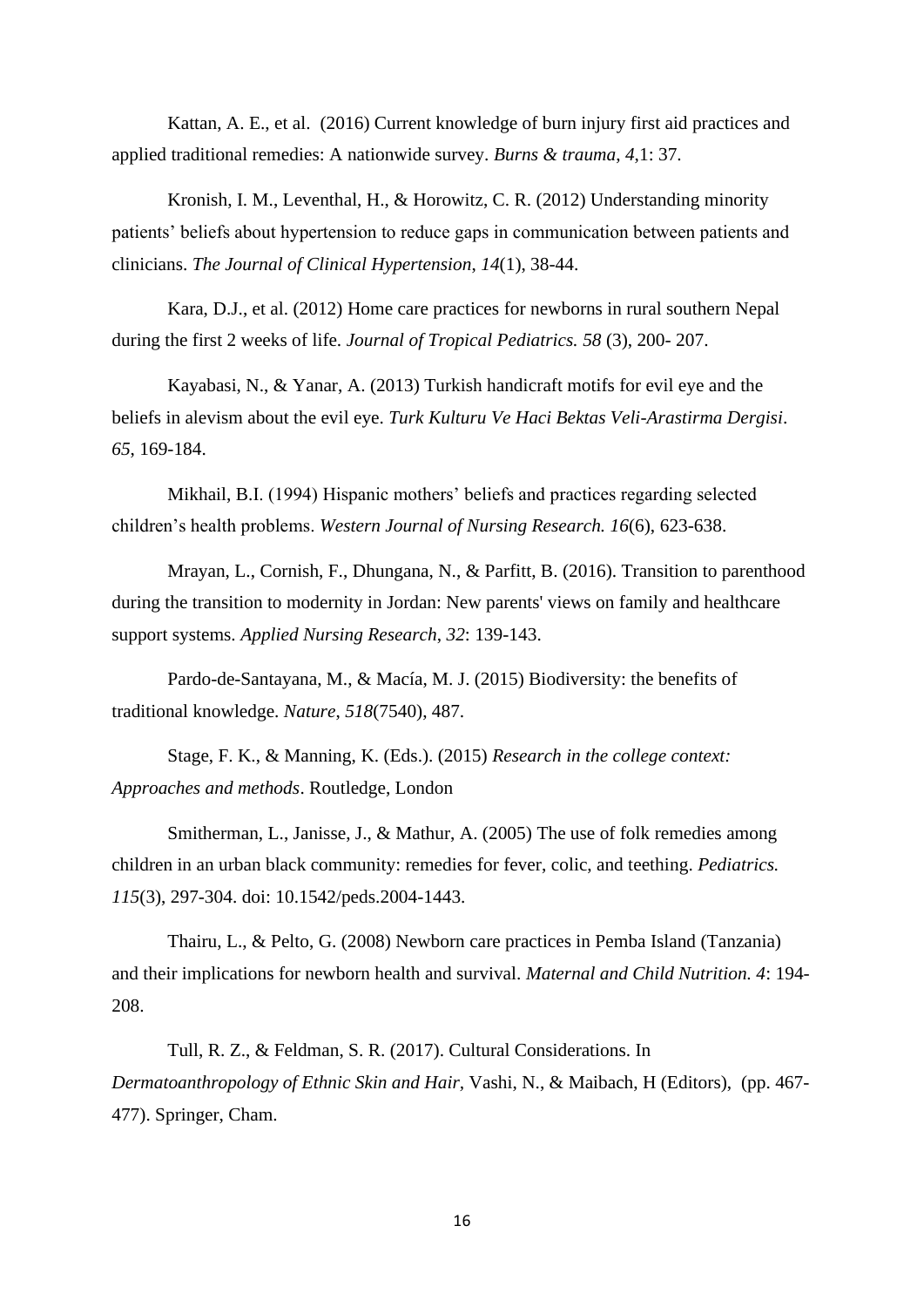Teschke, R., et al. (2015) Herbal traditional Chinese medicine and its evidence base in gastrointestinal disorders. *World Journal of Gastroenterology: WJG*, *21*, 15: 4466.

Wazaify, M., Alawwa, I., Yasein, N., Al-Saleh, A., & Afifi, F. U. (2013). Complementary and alternative medicine (CAM) use among Jordanian patients with chronic diseases. *Complementary therapies in clinical practice*, *19*, 3: 153-157. doi: 10.1016/j.ctcp.2013.03.001..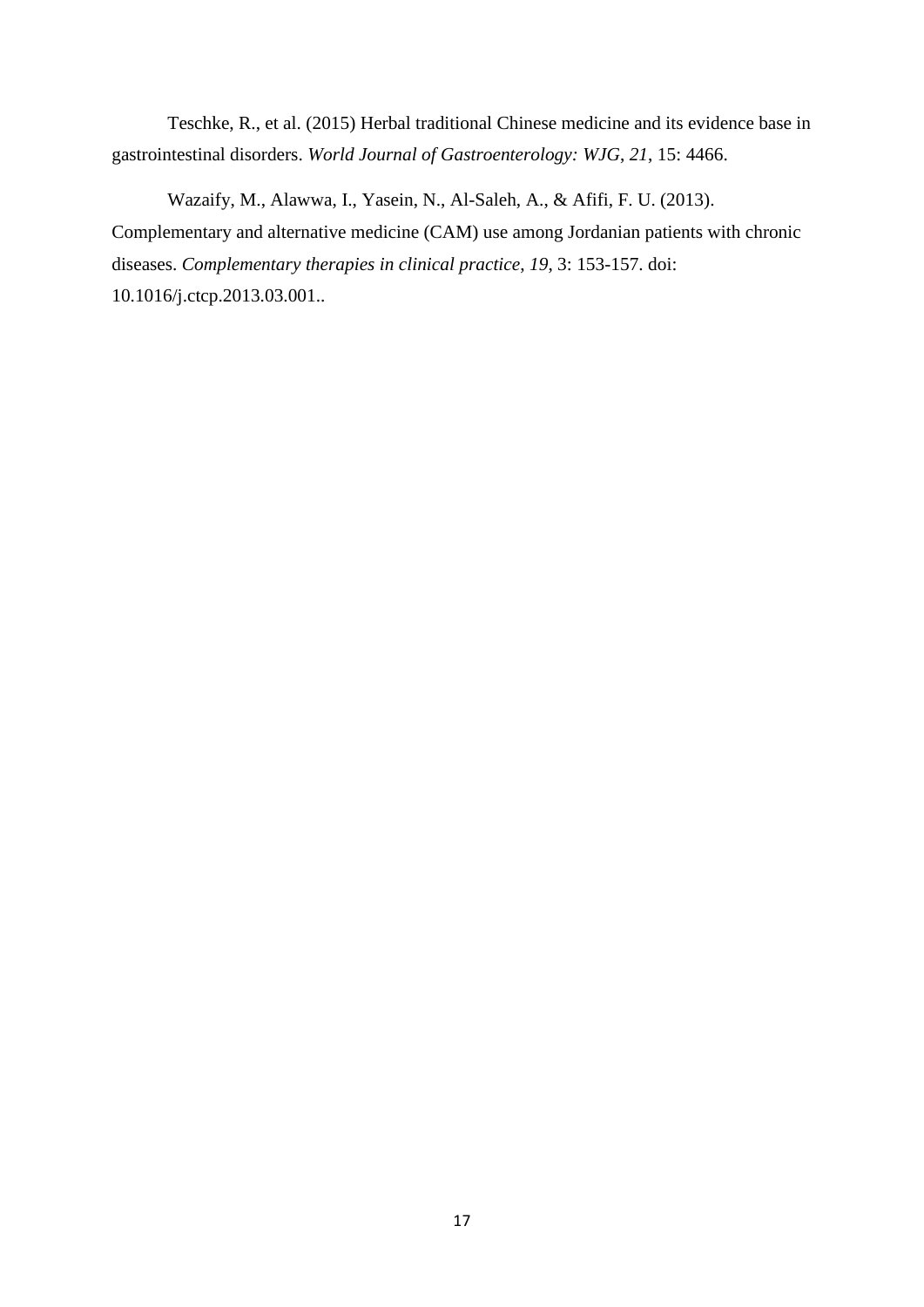## **TABLES**

| <b>Characteristics</b> |                          |  | Number $(\% )$ |      |
|------------------------|--------------------------|--|----------------|------|
| Age (in years)         |                          |  |                |      |
|                        | $19 - 35$                |  | 10             | 27.0 |
|                        | $36 - 45$                |  | 21             | 56.8 |
|                        | > 45                     |  | 6              | 16.2 |
| Level of education     |                          |  |                |      |
|                        | Primary School           |  | $\overline{2}$ | 05.4 |
|                        | <b>High School</b>       |  | 11             | 29.7 |
|                        | University/Postgraduate  |  | 24             | 64.9 |
| Parity                 |                          |  |                |      |
|                        | $1-2$                    |  | 10             | 27.0 |
|                        | $3 - 5$                  |  | 20             | 54.1 |
|                        | $6 - 7$                  |  | 5              | 13.5 |
|                        | > 8                      |  | $\overline{2}$ | 05.4 |
| Place of residence     |                          |  |                |      |
|                        | <b>Amman Governorate</b> |  | 15             | 40.6 |
|                        | $Al-Zarqa$               |  | 8              | 21.6 |
|                        | As-Salt                  |  | 7              | 18.9 |
|                        | Al-Karak                 |  | 7              | 18.9 |
| Country of Origin      |                          |  |                |      |
|                        | Jordanian                |  | 13             | 35.1 |
|                        | Palestinian (citizens)   |  | 19             | 51.4 |
|                        | Syrian (citizens)        |  | 5              | 13.5 |

**Table 1. Socio-demographic characteristics of mothers participated (** $N = 37$ **).**